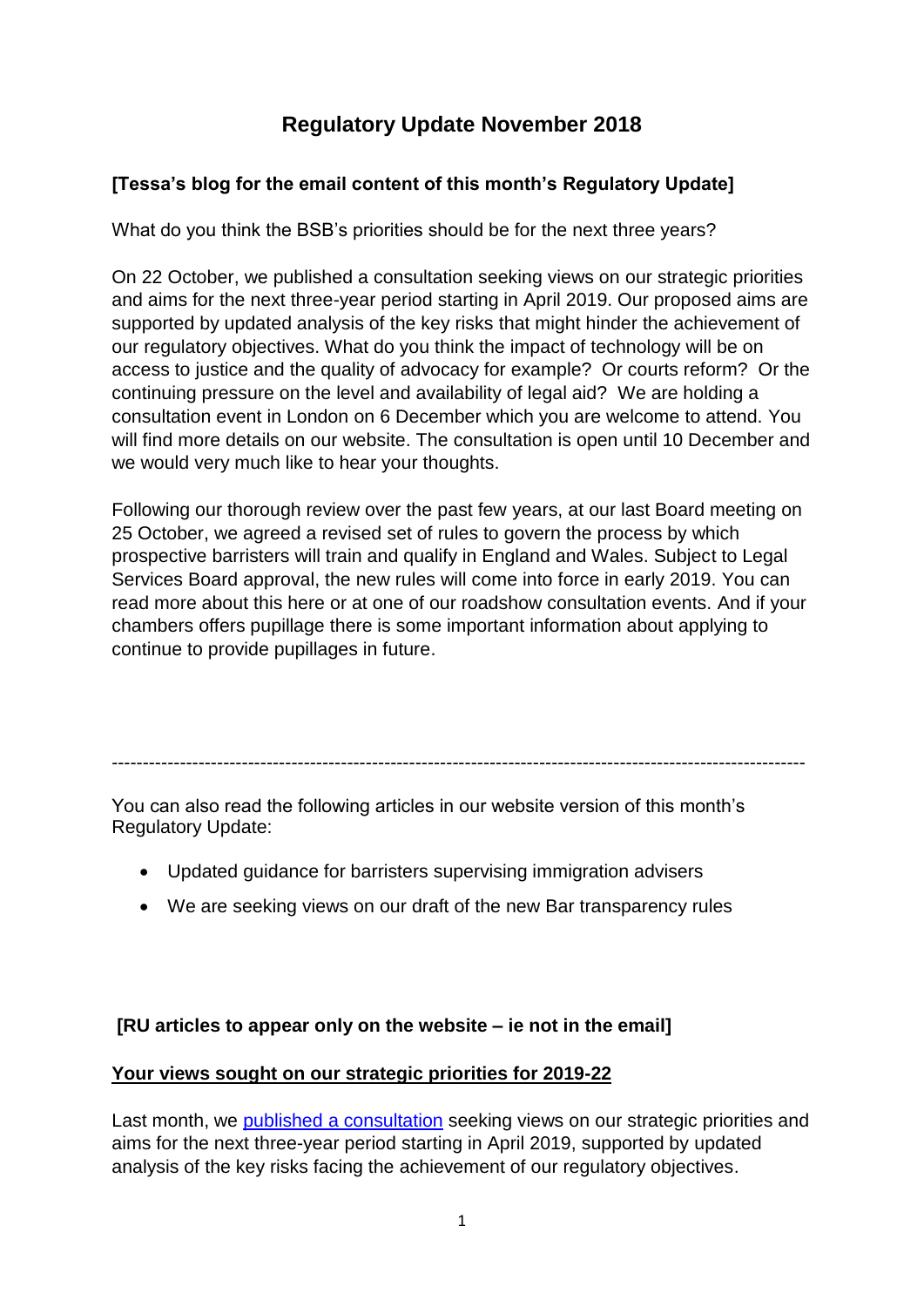We have proposed the following high-level aims for our 2019-22 Strategic Plan:

- delivering risk-based, targeted and effective regulation;
- encouraging an independent, strong, diverse and effective legal profession; and
- advancing access to justice in a changing market.

As the risk-based regulator of the Bar in England and Wales, our proposed strategic aims reflect the key risks to the achievement of our objectives that we have identified. The consultation paper also seeks views on these risk themes. They are:

- working cultures and professional environment inhibit an independent, strong, diverse and effective profession;
- innovation and disruption in the legal services market offer threats and opportunities for the profession and for the public; and
- affordability and lack of legal knowledge threaten access to justice.

Please do respond to our consultation and come to our consultation event on **Thursday 6 December, from 5pm – 7pm, at the Bar Standards Board office, 289-293 High Holborn London WC1V 7HZ**.

BSB speakers will provide an overview of the Strategic Plan and Risk Outlook, after which a panel will discuss several issues, including: diversity at the Bar, innovation in legal services and access to justice.

After the panel discussion, questions will be invited from the floor. Your thoughts are, as always, very important to us and we would welcome contributions to the discussion of our regulatory priorities.

If you would like to attend, please email [ContactUs@BarStandardsBoard.org.uk](mailto:ContactUs@BarStandardsBoard.org.uk?subject=Seminar%20reply%3A) with any accessibility and dietary requirements you or they may have **by 5pm on 12 November.**

If you are unable to attend, we would still like to hear from you about our plans for the upcoming three years. We welcome all responses to the consultation.

## **BSB agrees new Bar training rules**

At our last Board meeting, we agreed a revised [set of rules](https://www.barstandardsboard.org.uk/media/1961480/part_4_new_qualification_rules_draft.pdf) to govern the process by which prospective barristers will train and qualify in England and Wales. Subject to Legal Services Board (LSB) approval, the new rules will come into force in early 2019.

The rules are designed to ensure that training to become a barrister is more accessible, affordable and flexible and that it maintains the high standards of entry expected at the Bar. We have consulted extensively on various aspects of the rules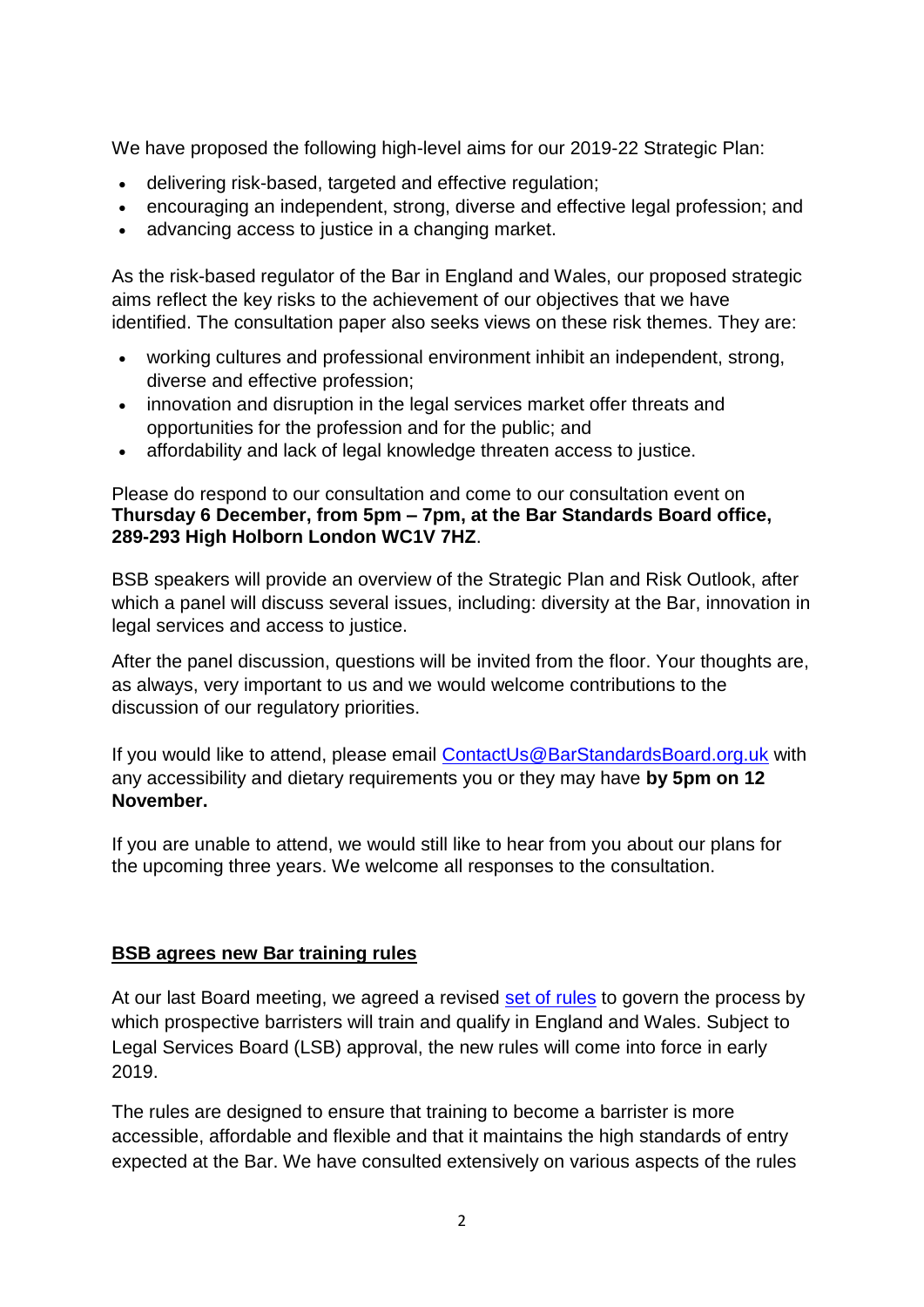over the past few years as part of our comprehensive Future Bar Training (FBT) programme. Our most [recent consultation](https://www.barstandardsboard.org.uk/media-centre/press-releases-and-news/bsb-seeks-views-on-draft-of-new-bar-training-rules/) ran between July and September 2018 and sought views on the drafting of the new training rules. We considered the responses we received to this consultation at our meeting, before agreeing a final set of rules to submit to the LSB for approval.

Information for students about the rule changes is available on [our website.](https://www.barstandardsboard.org.uk/qualifying-as-a-barrister/future-requirements/) This includes details of the transitional arrangements that will be put in place to ensure that neither current students who are already part way through their route to qualification as a barrister, nor those who have already qualified, are in any way disadvantaged.

In agreeing the new Bar training rules, we clarified one final FBT policy decision. This follows discussion with the Council of the Inns of Court about the current rule under which the Inns are required to accredit all barristers becoming pupil supervisors. The new rules require us to authorise all organisations providing pupillage. The authorisation process will require all such organisations – known as Authorised Education and Training Organisations (AETOs) – to provide assurance to us as to the suitability and competence of pupil supervisors, which will include compulsory training for pupil supervisors. As we have previously decided that pupil supervisor training need not be provided exclusively by the Inns, it was considered unnecessary to mandate accreditation of pupil supervisors by the Inns. However, we hope that the Inns will continue to provide pupil supervisor training and additional quality assurance to Chambers in order to assist them to meet their duties to us as AETOs.

# **Come to an FBT roadshow to find out more about how the training and qualification process for barristers is changing**

From this month, we are launching a series of roadshows across the circuits [insert link to event webpage] to raise awareness about our plans to change the training [and qualification process](https://www.barstandardsboard.org.uk/qualifying-as-a-barrister/future-requirements/future-bar-training/future-ways-to-qualify-as-a-barrister/) for becoming a barrister. Roadshows and events are planned as follows:

- The BSB's offices, 289-293 High Holborn, London, WC1V 7HZ, 6pm 7pm, 15 November 2018;
- Deans Court Chambers, 24 St. John Street, Greater Manchester, M3 4DF, 6pm – 7pm, 20 November 2018;
- Bar Conference, 61-65 Great Queen St, London WC2B 5DA, 2pm-3pm, 24 November 2018, [book your place online;](https://www.barcouncil.org.uk/supporting-the-bar/conferences,-training-and-other-events/2018/november/annual-and-young-bar-conference-2018/)
- Western Circuit roadshow, venue TBC, 6pm 7pm, 28 November 2018;
- National Pupillage Fair, Gray's Inn, 8 South Square, London, WC1R 5ET, 10.30am-3pm, 1 December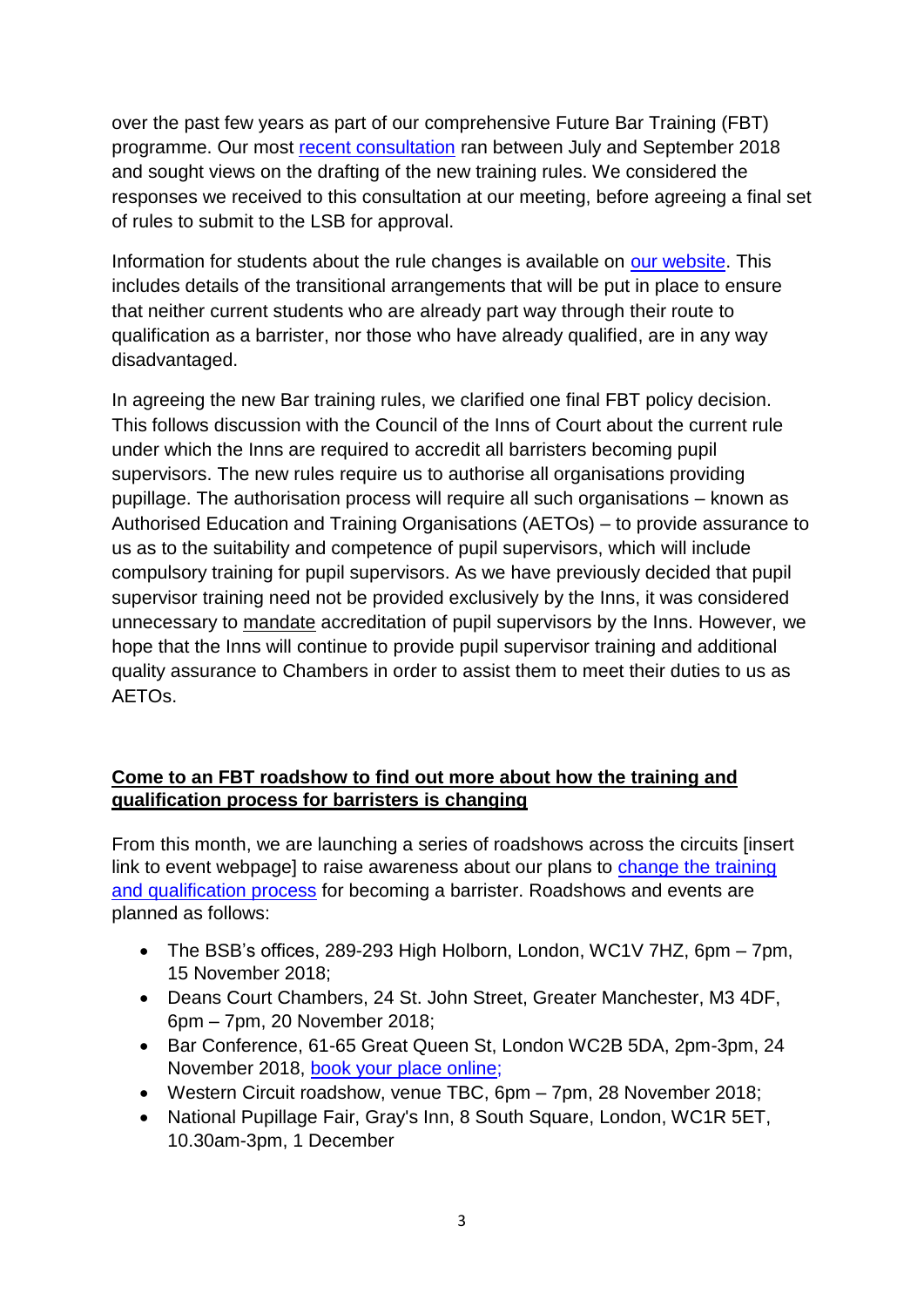- Wales and Chester circuit, time tbc, 9 Park Place Chambers, 9 Park Place, Cardiff, CF10 3DP, 5 December 2018
- North Eastern circuit, 5.30pm-7pm, Park Square Barristers, Leeds, LS1 2LW, 17 January 2019

To book a place at a roadshow please email [contactus@barstandardsboard.org.uk](mailto:contactus@barstandardsboard.org.uk)

Ahead of the roadshows why not familiarise yourself with the [2018 Pupillage](https://www.barstandardsboard.org.uk/media/1946940/bsb_pupillage_handbook_2018_10.8.18.pdf)  [Handbook](https://www.barstandardsboard.org.uk/media/1946940/bsb_pupillage_handbook_2018_10.8.18.pdf) to see what changes Future Bar Training is bringing in 2019?

## **Visit our revised qualifying as a barrister web pages**

We have updated our [qualifying as a barrister web pages](https://www.barstandardsboard.org.uk/qualifying-as-a-barrister/future-requirements/future-bar-training/) to reflect the future of training and qualification of barristers and to provide more detail about the new policies, which we recently announced as part of our [Future Bar Training \(FBT\)](https://www.barstandardsboard.org.uk/qualifying-as-a-barrister/future-requirements/future-bar-training/)  [programme.](https://www.barstandardsboard.org.uk/qualifying-as-a-barrister/future-requirements/future-bar-training/) These webpages are the destination for finding out what is changing with FBT.

The updated webpages illustrate possible future training routes for students to qualify as barristers in England and Wales and detail the basis by which we will authorise training courses within any of the new training routes. They also explain the role of the Inns of Court in the training and qualification of barristers.

Please update your bookmarks to ensure that you are accessing this useful information about:

- [becoming a barrister;](https://www.barstandardsboard.org.uk/qualifying-as-a-barrister/becoming-a-barrister/)
- [bar training components;](https://www.barstandardsboard.org.uk/qualifying-as-a-barrister/bar-training-requirements/pupillage-and-work-based-learning-component/)
- [academic learning components;](https://www.barstandardsboard.org.uk/qualifying-as-a-barrister/bar-training-requirements/academic-learning-components/)
- [vocational leaning components;](https://www.barstandardsboard.org.uk/qualifying-as-a-barrister/bar-training-requirements/vocational-learning-component/)
- [pupillage and work-based learning;](https://www.barstandardsboard.org.uk/qualifying-as-a-barrister/bar-training-requirements/pupillage-and-work-based-learning-component/)
- [forms and guidelines;](https://www.barstandardsboard.org.uk/qualifying-as-a-barrister/bar-training-requirements/forms-and-guidelines/) and
- [transferring lawyers.](https://www.barstandardsboard.org.uk/qualifying-as-a-barrister/bar-training-requirements/transferring-lawyers/)

## **Reminder: Update for the New Authorisations Framework – Are you a Pupillage Training Organisation (PTO)?**

## **What is the Authorisation Framework?**

1. Our 2017 [policy statement](https://www.barstandardsboard.org.uk/media/1825162/032317_fbt_-_policy_statement_version_for_publication.pdf) on Bar training sets out a limited number of permissible training pathways to becoming a barrister. An Authorisation Framework (AF) has been developed to give effect to these policies. Specifically, the AF will all require intending Authorised Education and Training Organisations (AETOs)<sup>1</sup> to demonstrate how their proposals for training will both:

<sup>1</sup> <sup>1</sup> The term AETOs includes organisations such as vocational providers, pupillage training organisations and approved training organisations.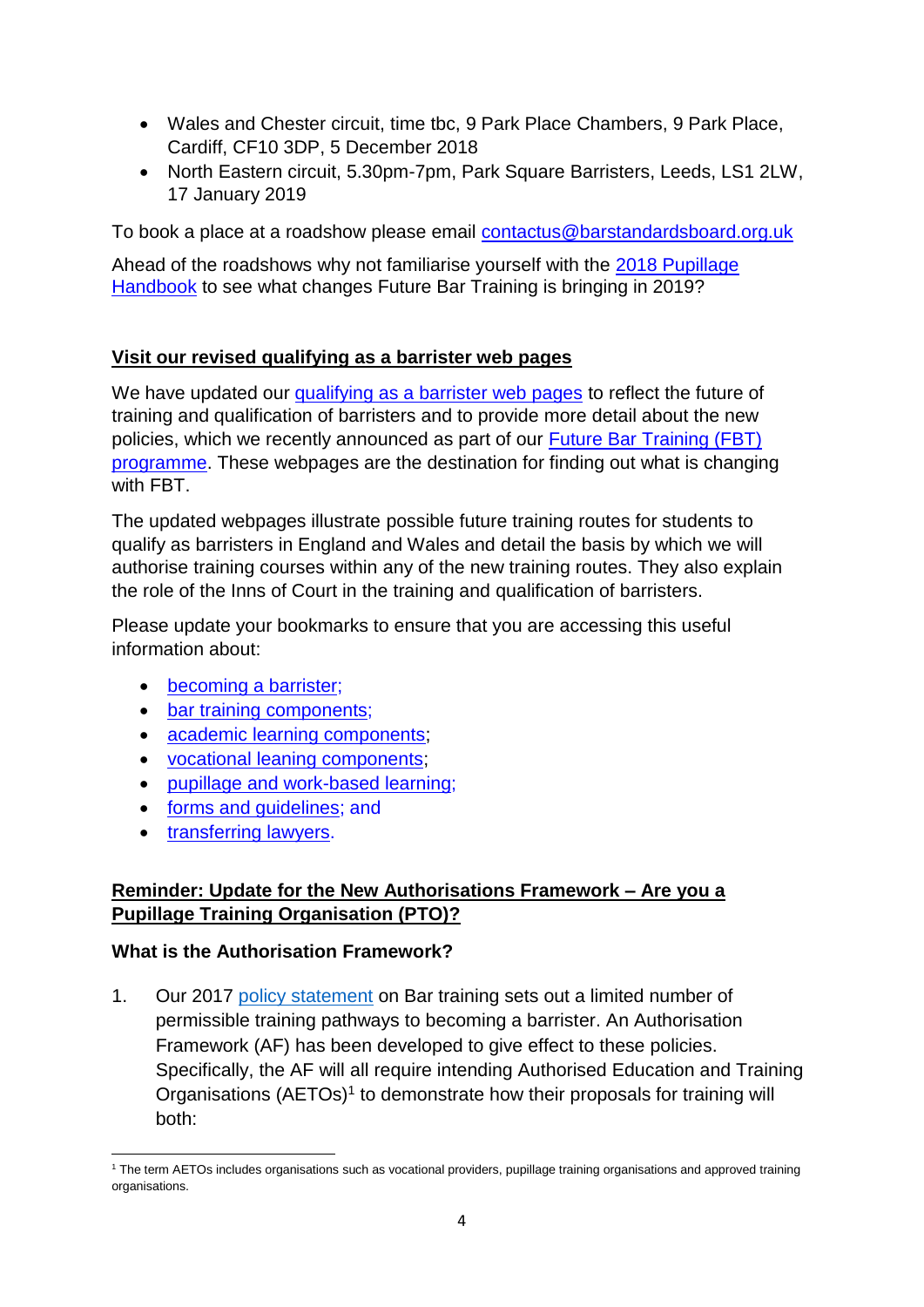- a. Offer one of the permitted training routes underpinned by the four core FBT principles (Flexibility, Accessibility, Affordability and High Standards); and
- b. Enable prospective barristers to meet the requirements of the [Professional Statement](https://www.barstandardsboard.org.uk/media/1787559/bsb_professional_statement_and_competences_2016.pdf)<sup>2</sup> appropriate to the component of training being delivered.

## **What do chambers, BSB entities and other organisations that train pupils need to do to become authorised as an AETO?**

In August 2018, we wrote to all chambers, BSB entities and other existing Pupillage Training Organisations to confirm whether they want to continue or to begin to provide pupillage. Those who do will be required to apply for authorisation under the new Authorisation Framework. If your chambers or organisation has not received this email, please complete the online [survey](https://barstandardsboardemail.org/t/4HUI-CCND-1YMB8J-83NBS-1/c.aspx) [LINK]. It should only take a few minutes to complete. The deadline for return of the survey has been extended to the end of 2018.

The new authorisation process will take place during 2019. In our previous communication, we had said that we would contact you by the end of November 2018 with full details of how to apply for authorisation as an AETO. Due to the extension of the survey deadline, we are now intending to contact all prospective AETOs in early 2019.

If you already provide pupillage, you can continue to do so. This will not affect current pupils, nor your ability to advertise for new pupils at present.

## **What will the application process involve?**

Becoming an AETO should be a straightforward process. It will require you to submit details of your pupillage training programme, setting out how you will ensure that those whom you train satisfy the Threshold Standard and Competences of the BSB's [Professional](https://www.barstandardsboard.org.uk/media/1787559/bsb_professional_statement_and_competences_2016.pdf) Statement, as well as details of how your training will meet the criteria of flexibility, accessibility, affordability and sustaining high standards. Guidance and support will be available to help you to provide us with the information that we will need to authorise your AETO.

We want to test the authorisation process with some willing volunteers to ensure that applying to be an AETO really is as simple as we intend, so your support would be very welcome with this. Please [contact](mailto:authorisations@BarStandardsBoard.org.uk) us if you are interested in helping.

## **Will we have to renew our authorisation every year?**

No. This will be a one-off process. AETOs will have to notify the BSB of any material change in their pupillage arrangements. The focus will then be on supervision of

 $\overline{a}$ <sup>2</sup> [https://www.barstandardsboard.org.uk/media/1787559/bsb\\_professional\\_statement\\_and\\_competences\\_2016.pdf](https://www.barstandardsboard.org.uk/media/1787559/bsb_professional_statement_and_competences_2016.pdf)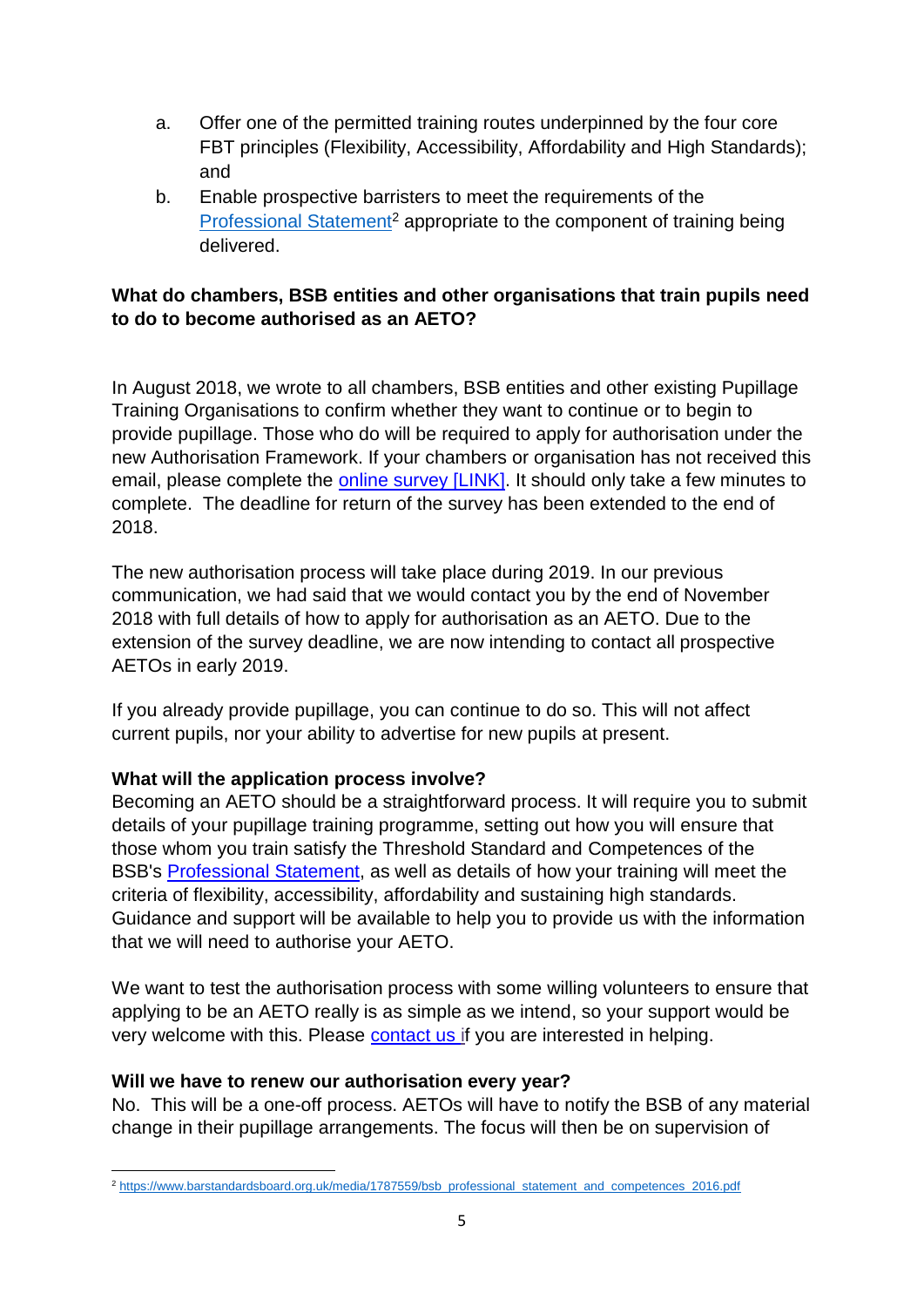pupillage, which will be risk-based and targeted only where it is necessary to ensure standards are being met.

If you have any questions about the questionnaire or about becoming an AETO, please get in touch with us via [authorisations@barstandardsboard.org.uk](mailto:authorisations@barstandardsboard.org.uk)

#### **Seeking views on our draft of the new Bar transparency rules**

There is still time to respond to our [consultation](https://www.barstandardsboard.org.uk/media/1952234/transparency_standards_rules_consultation_final.pdf) which seeks views about our proposed new rules to improve transparency standards for clients of the Bar.

After a period of consultation last year in response to the Competition and Markets Authority's (CMA's) market study of legal services, we published our revised approach to improving [transparency](https://www.barstandardsboard.org.uk/media/1922489/summary_of_responses_to_the_bsb_s_policy_consultation_on_transparency_standards_updated.pdf) for consumers of barristers' services in February 2018. The new transparency standards relate to information about the areas of law in which barristers practise, the legal services provided by barristers, what those services cost and a client's right to redress.

Between November 2017 and February 2018, we ran a pilot scheme with nine chambers, entities and sole practitioners to test some suggested minimum disclosure requirements in order to help us finalise our rules. An [evaluation](https://www.barstandardsboard.org.uk/media/1952239/transparency_standards_pilot_report_final.pdf) report of the [pilot](https://www.barstandardsboard.org.uk/media/1952239/transparency_standards_pilot_report_final.pdf) is published alongside our consultation. Also published was a new research report [\(Summary,](https://www.barstandardsboard.org.uk/media/1952271/price_and_service_transparency_-_research_summary_final.pdf) Full [Report,](https://www.barstandardsboard.org.uk/media/1952275/price_transparency_research_report_-_final.pdf) [Technical](https://www.barstandardsboard.org.uk/media/1952279/price_and_service_transparency_research_-_technical_annex.pdf) Annex) which we commissioned to explore how consumers make decisions when searching for barristers, and to test how consumers respond to different methods of presenting price and service information.

Following the completion of this consultation and approval by the Legal Services Board (LSB), these rules will come into force by May 2019. To ensure compliance with the transparency rules, we will undertake spot-checking from January 2020. The consultation closes on Friday 14 December 2018 at 5pm.

#### **BSB seeks barrister and lay members for our new Independent Decision-Making Body**

We are seeking barrister and lay members for our new Independent Decision-Making Body. This is an exciting period of change for us which we would like to encourage a more diverse range of people to join us in taking forward.

We are creating a new non-executive body responsible for taking all our regulatory decisions that require independent input. The body, known as the Independent Decision-Making Body (IDB), will start operating in June 2019. It will consist of a pool of suitably qualified decision makers from which panels of lay and barrister members will be formed to take decisions on individual cases – panels of three will be used for authorisations and five for disciplinary cases. Most of the decisions for which the IDB will be responsible will be in relation to whether disciplinary action should be taken where breaches of the professional obligations, as set out in the BSB Handbook, may have occurred. However, the IDB will also be responsible for, amongst other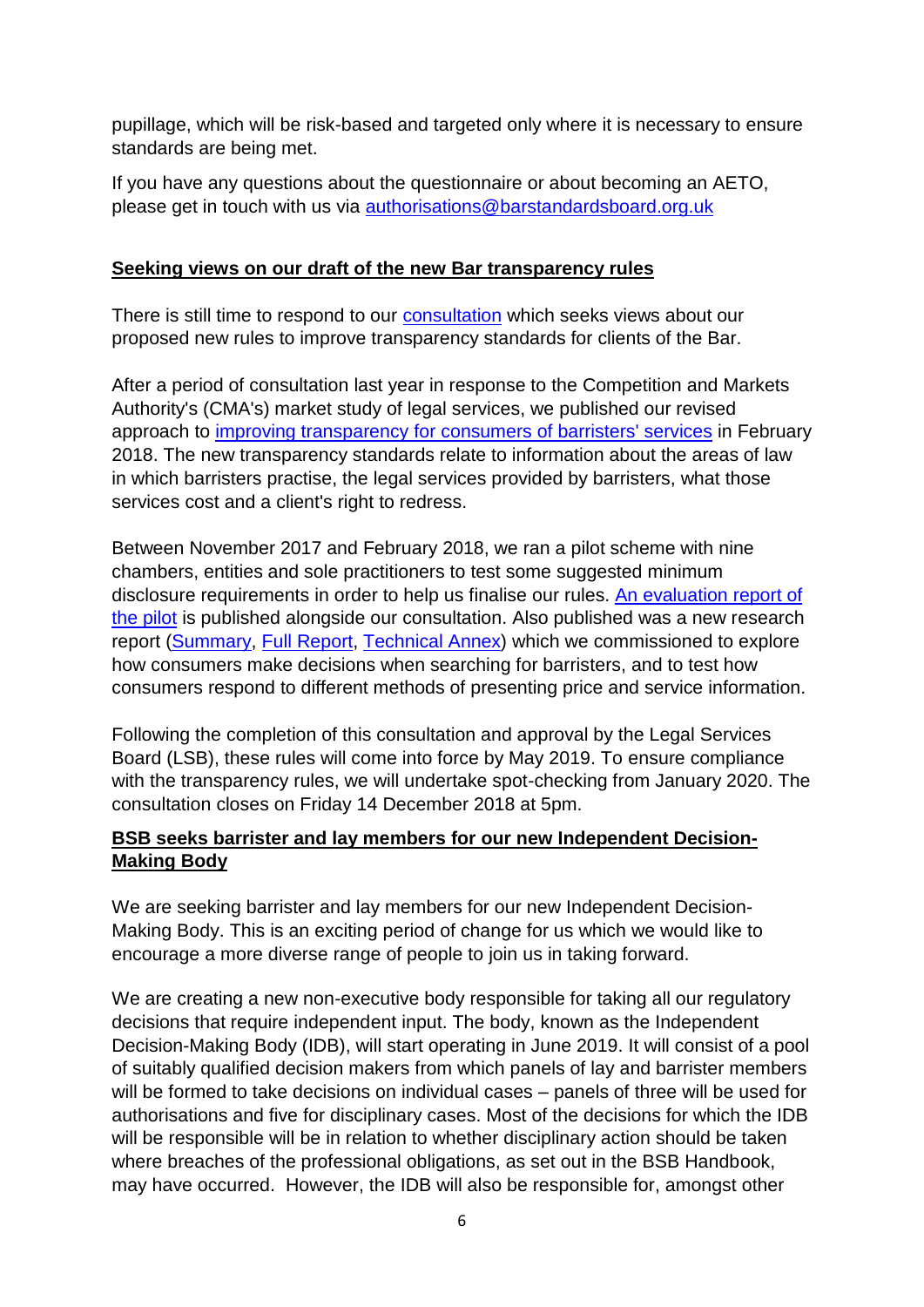things, taking decisions in relation to appeals against executive decisions not to grant waivers from the Handbook requirements or decisions not to authorise or license a body to provide legal services.

The work of an IDB member will include preparing for, chairing and/or attending Panel meetings, attending training sessions as required and ensuring that they stay up to date with issues related to the regulation of the Bar.

We are also recruiting to the position of Vice-Chair of the IDB. This position, in addition to the above functions, will be responsible, with the Chair of the IDB, for: providing the leadership of the IDB; assisting with carrying out the annual appraisals process of IDB members; providing feedback on panel member performance; and taking limited decisions outside panel meetings.

We welcome applications from barristers and lay people with experience across a range of practice areas, both executive and non-executive. Knowledge of higher legal education and/or qualification as a barrister are also sought.

Appointments will be for an initial period of up to three years, subject to a satisfactory appraisal on completion of 18 months' service. Candidates are invited to indicate which of the roles they are applying for in their covering letter, and to address the corresponding competencies contained in the application pack.

Remuneration for all members of the IDB is paid at a flat rate of £308 per day or £154 per half day (plus VAT, if relevant) – this covers both attendance at meetings and preparation time.

Meetings will be hosted from London, but we encourage applications from those located elsewhere in the country as facilities can be provided to attend IDB panel meetings remotely. However, all members will be expected, from time to time, to attend events in London for which reasonable expenses will be paid.

For more information and details on how to apply, please review the [welcome](https://www.barstandardsboard.org.uk/media/1962370/welcome_letter_idb_recruitment.doc) [letter,](https://www.barstandardsboard.org.uk/media/1962370/welcome_letter_idb_recruitment.doc) [information](https://www.barstandardsboard.org.uk/media/1962374/idb_information_pack_-_lay_and_barrister_members_-_november_2018_-_final.docx) pack, IDB [supporting](https://www.barstandardsboard.org.uk/media/1962378/idb_supporting_details_form_-_final.docx) details form, and equality and [diversity](https://www.barstandardsboard.org.uk/media/1962382/equality__diversity_monitoring_form_april_2017.docx) [monitoring](https://www.barstandardsboard.org.uk/media/1962382/equality__diversity_monitoring_form_april_2017.docx) form. Candidates should provide a covering letter outlining how they meet the competencies required for the position(s)s, together with a brief CV.

We welcome applications from all people who meet the role requirements regardless of background and particularly encourage those from groups that are currently underrepresented in our independent decision-making processes such as women, and members of the LGBT, disability and BME communities.

If you have any queries, please contact Alex Williams, Operational Support Team Manager, or Sophie Maddison, Senior Supervision & Authorisations Officer in the first instance: [AWilliams@BarStandardsBoard.org.uk](mailto:AWilliams@BarStandardsBoard.org.uk) [SMaddison@BarStandardsBoard.org.uk](mailto:SMaddison@BarStandardsBoard.org.uk)

Please send completed applications to: [OST@BarStandardsBoard.org.uk](mailto:OST@BarStandardsBoard.org.uk) Closing date for applications: **9am Monday 7 January 2019**.